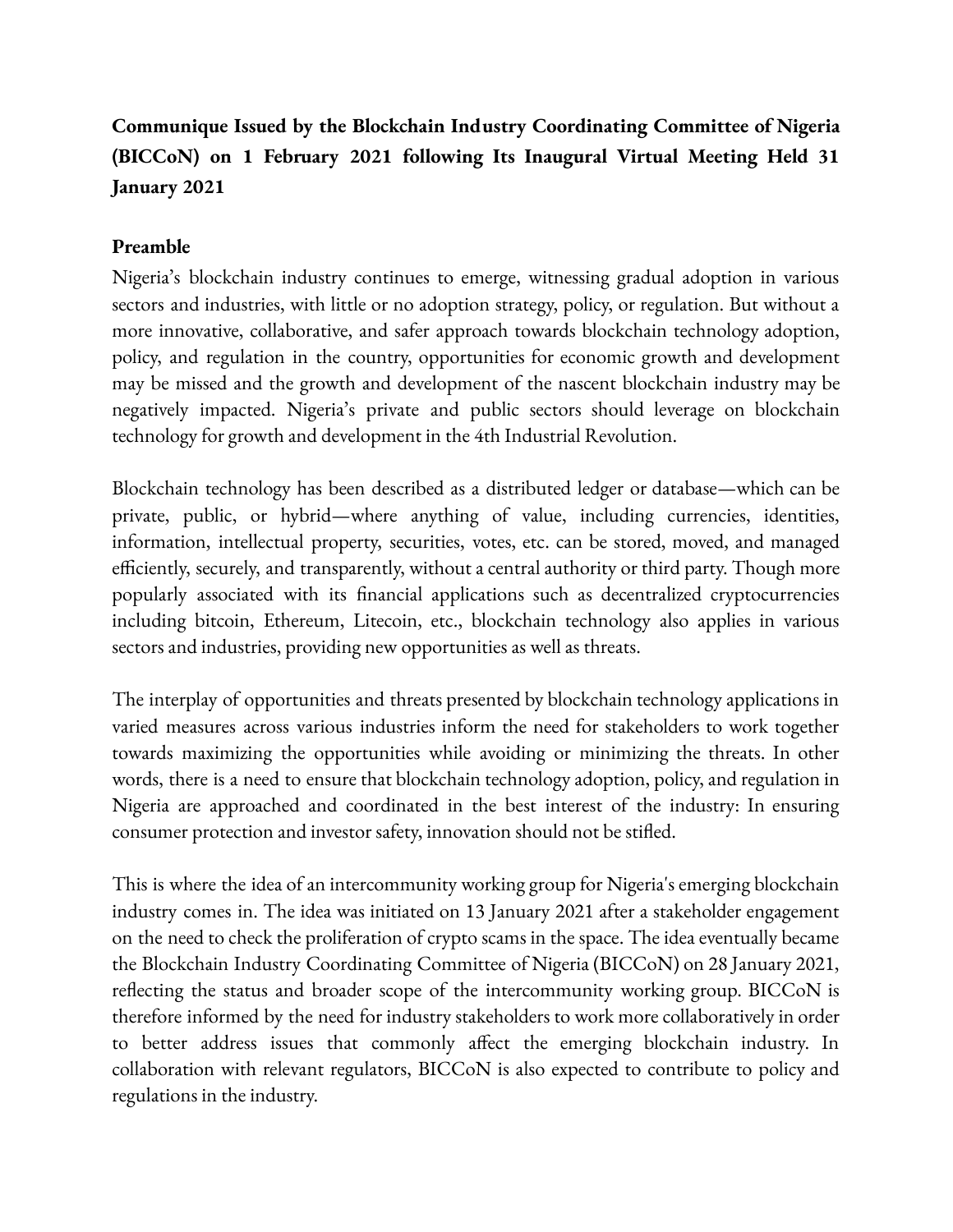## **1. The Formation of BICCoN and Inaugural Meeting**

BICCoN is constituted by the three major blockchain bodies/communities in Nigeria, namely:

- I. Blockchain Nigeria User Group (BNUG);
- II. Cryptography Development Initiative of Nigeria (CDIN); and
- III. Stakeholders in Blockchain Technology Association of Nigeria (SiBAN).

BICCoN also recognizes independent stakeholders who may not be affiliated with any of the three bodies/communities above.

At the inaugural meeting of BICCON held 31 January 2021, the Chairman, Adeolu Fadele, expressed confidence in the ability of BICCoN to play the coordinating role that is needed in Nigeria's blockchain industry to promote adoption, stimulate policy, and contribute to regulation that do not stifle innovation in the country.

## **2. Mission**

To provide an intercommunity approach to blockchain technology adoption towards achieving a more collaborative, innovative, and safer blockchain ecosystem in Nigeria

# **3. Objectives**

- I. Guide and promote blockchain technology adoption in Nigeria through awareness, education, and strategic collaborations with all stakeholders across various industries and sectors by engaging with technology innovators, policymakers, and regulators;
- II. Build and protect the integrity of the emerging blockchain industry in Nigeria by introducing industry standards and practices that ensure consumer protection and investor safety, thus making the blockchain ecosystem more secure;
- III. Collaborate with relevant regulators on policies and regulatory frameworks in the digital assets space towards ensuring that regulation is applied as a tool for consumer and investment protection without stifling innovation in the development, application, and growth of digital assets in Nigeria.
- IV. Collaborate with government ministries, departments, and agencies (MDAs) to encourage the development and adoption of government policies that will help maximize the opportunities offered by blockchain technology and minimize risks across all sectors and industries in Nigeria;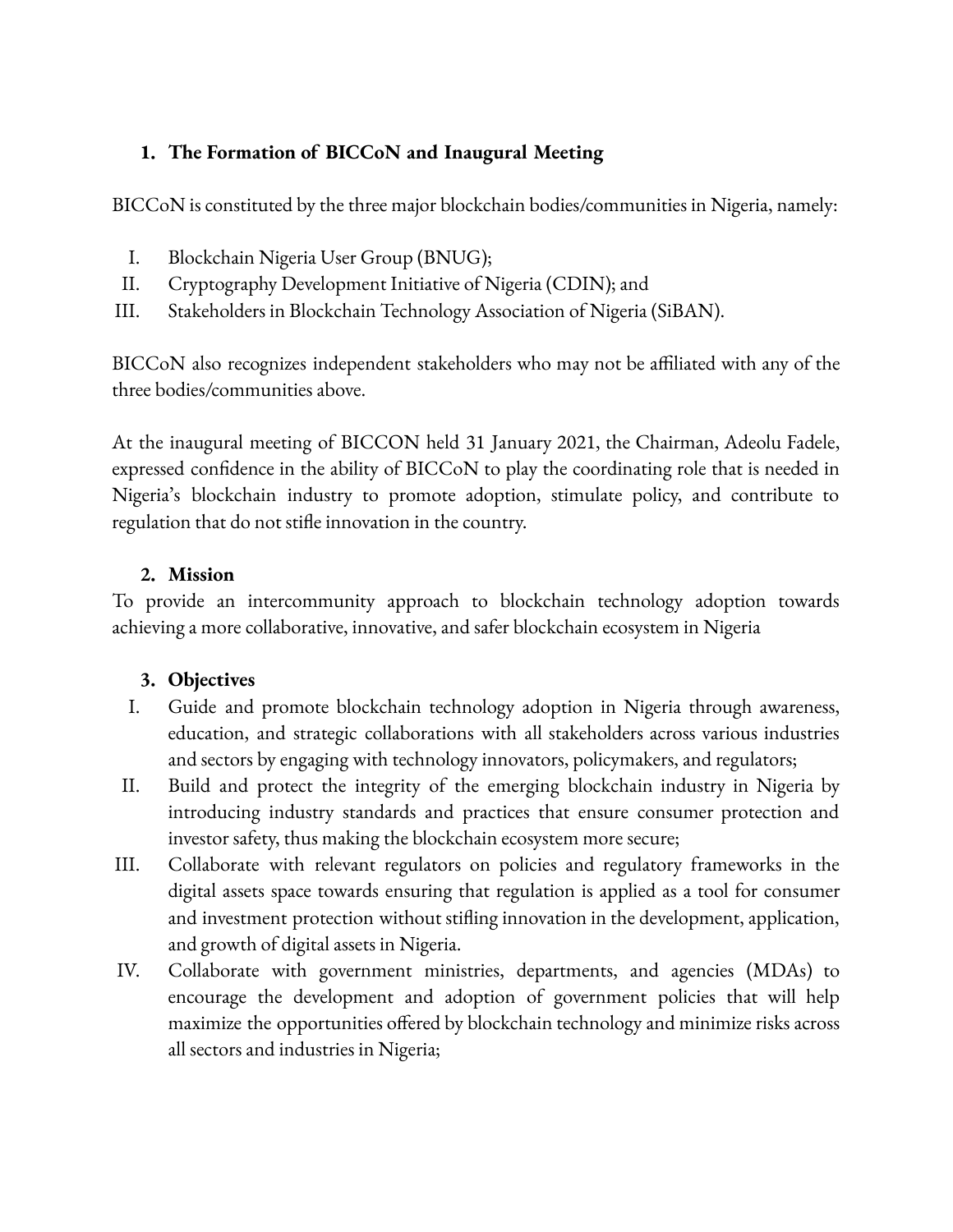- V. Collaborate with regulators and law-enforcement agencies in Nigeria in order to curb fraud and scams in the emerging digital assets industry towards ensuring safety and security in the digital assets space in Nigeria; and
- VI. Promote research and further development of the blockchain technology in Nigeria towards achieving national development and a more competitive economy.

#### **4. Leadership & Membership of BICCoN**

For efficient leadership and effective coordination, BICCoN has the Chairman, the Vice Chairman, the General Secretary, and members drawn from the blockchain industry as follows:

- I. Adeolu Fadele (the Chairman, who is currently the Chairman of CDIN)
- II. Chuta Chimezie (the Vice Chairman, who is the Founder of BNUG)
- III. Senator Ihenyen (the General Secretary, who is currently the President of SiBAN and its immediate former General Secretary)
- IV. Adebayo Adelekan
- V. Bolaji Ogunsola
- VI. Bolaji Onibudo
- VII. Charles Azih
- VIII. Emmanuel Babalola
	- IX. John Arinze
	- X. Kue Barinor Esq
	- XI. Kunle Taiwo
- XII. Lucky Uwakwe
- XIII. Nnamdi Uba

BICCoN will work through working groups and task forces that will be constituted from time to time in order to realize its objectives. Its first task force is the Lucky Uwakwe-led Anti-Scam Task Force which was inaugurated 17 January 2021.

#### **5. Need for Support**

To realize its mission of achieving blockchain technology adoption for a more collaborative, innovative, and safer blockchain ecosystem in Nigeria, BICCoN needs support from all stakeholders. Stakeholders include industry players, policymakers, regulators, law enforcement agencies, the media, and the general members of the public. BICCoN encourages and welcomes support from all stakeholders. Based on its mandate, BICCoN will be engaging with stakeholders, including relevant regulators, from time to time on issues affecting the industry.